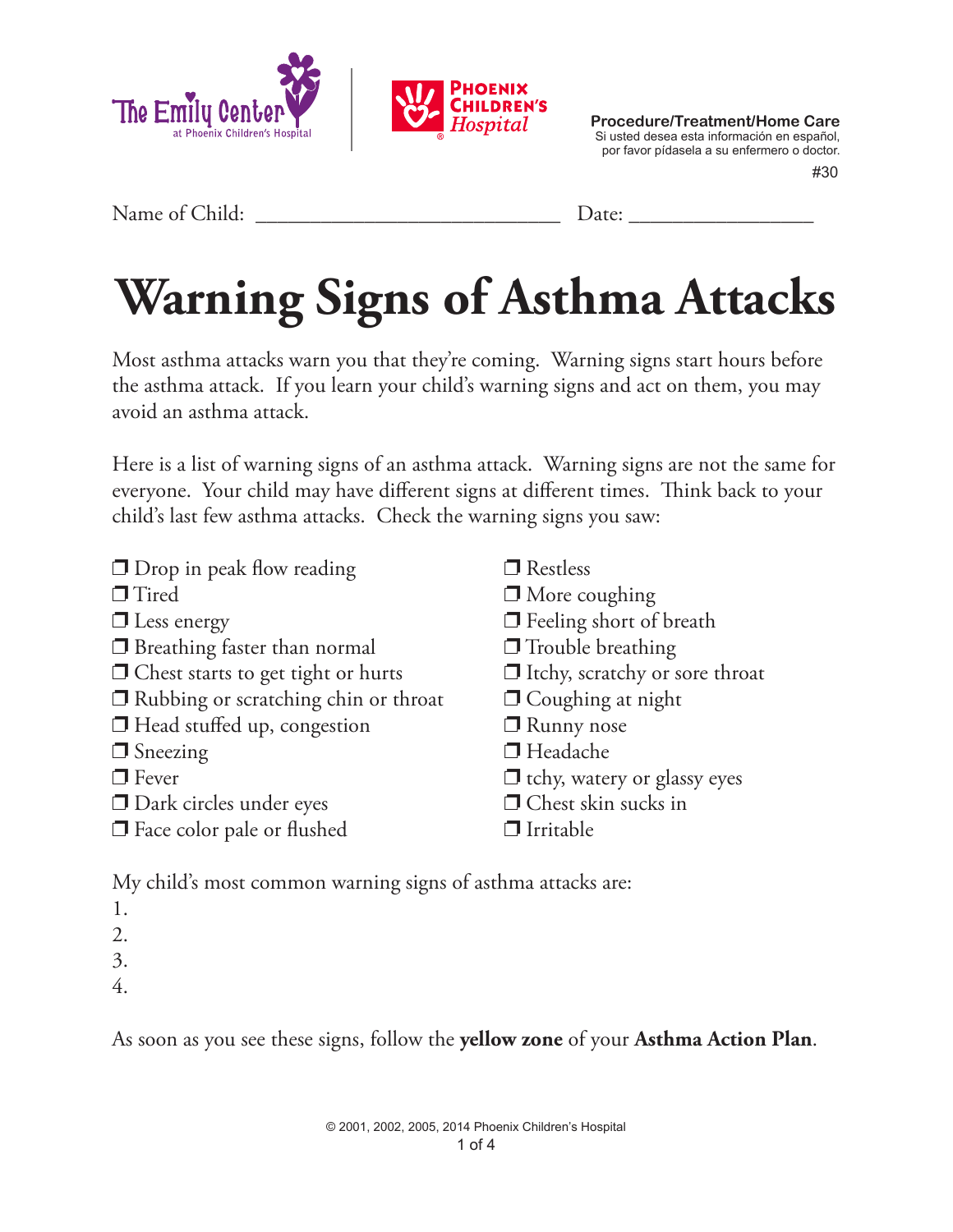| Show this list to your: | $\Box$ doctor | $\Box$ nurse<br>$\Box$ family $\Box$ baby sitter | $\Box$ school nurse |  |
|-------------------------|---------------|--------------------------------------------------|---------------------|--|
|                         |               |                                                  |                     |  |
|                         |               |                                                  |                     |  |
|                         |               |                                                  |                     |  |

If you have any questions or concerns,  $\Box$  call your child's doctor or  $\Box$  call  $\Box$ 

If you want to know more about child health and illness, visit our library at The Emily Center at Phoenix Children's Hospital 1919 East Thomas Road Phoenix, AZ 85016 602-933-1400 866-933-6459 www.phoenixchildrens.org Facebook: facebook.com/theemilycenter Twitter: @emilycenter Pinterest: pinterest.com/emilycenter

Disclaimer

The information provided at this site is intended to be general information, and is provided for educational purposes only. It is not intended to take the place of examination, treatment, or consultation with a physician. Phoenix Children's Hospital urges you to contact your physician with any questions you may have about a medical condition.

> September 4, 2014 • DRAFT in family review #30 • Adapted from National Institutes of Health Publication No. 92-2737 by Debra A. Carlin, RN This handout is also available in Spanish as #171/30s.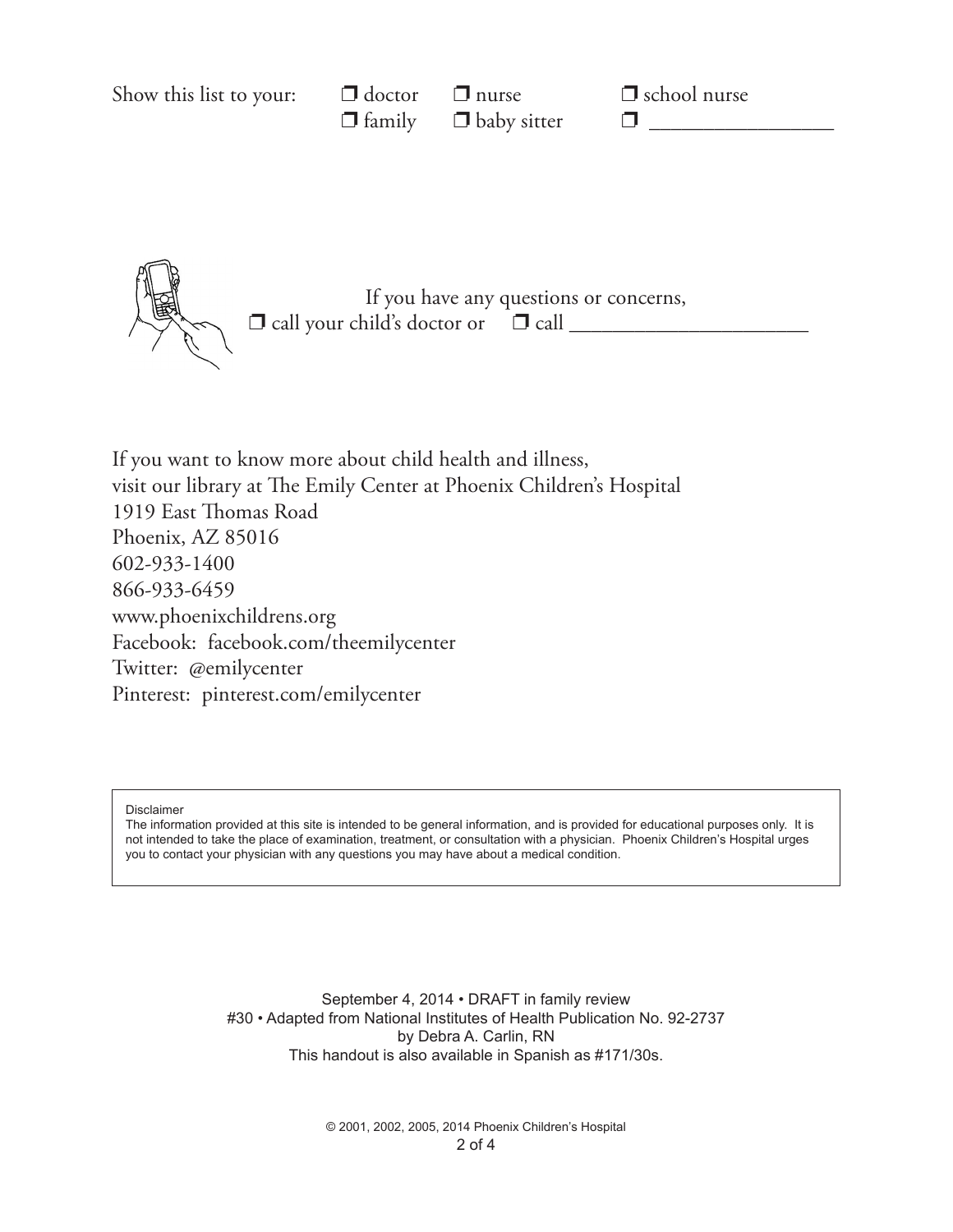

**Procedure/Treatment/Home Care** Si usted desea esta información en español, por favor pídasela a su enfermero o doctor.

#30

## **Warning Signs of Asthma Attacks**

| Name of Health Care Provider:                                               |                                                                        |            |           |  |  |
|-----------------------------------------------------------------------------|------------------------------------------------------------------------|------------|-----------|--|--|
| For office use: Date returned: __                                           | $\Box$ db                                                              |            |           |  |  |
|                                                                             | <b>Family Review of Handout</b>                                        |            |           |  |  |
|                                                                             | <b>Health care providers:</b> Please teach families with this handout. |            |           |  |  |
|                                                                             | <b>Families:</b> Please let us know what you think of this handout.    |            |           |  |  |
| Would you say this handout is hard to read?                                 |                                                                        | $\Box$ Yes | $\Box$ No |  |  |
|                                                                             | easy to read?                                                          | $\Box$ Yes | $\Box$ No |  |  |
| Please circle the parts of the handout that were hard to understand.        |                                                                        |            |           |  |  |
| Would you say this handout is interesting to read?                          |                                                                        | $\Box$ Yes | $\Box$ No |  |  |
| Why or why not?                                                             |                                                                        |            |           |  |  |
|                                                                             |                                                                        |            |           |  |  |
|                                                                             |                                                                        |            |           |  |  |
| Would you do anything differently after reading                             |                                                                        |            |           |  |  |
| this handout?                                                               |                                                                        | $\Box$ Yes | □ No      |  |  |
| If yes, what?                                                               |                                                                        |            |           |  |  |
|                                                                             |                                                                        |            |           |  |  |
|                                                                             |                                                                        |            |           |  |  |
|                                                                             |                                                                        |            |           |  |  |
| After reading this handout, do you have any<br>questions about the subject? |                                                                        | $\Box$ Yes | $\Box$ No |  |  |
| If yes, what?                                                               |                                                                        |            |           |  |  |
|                                                                             |                                                                        |            |           |  |  |
|                                                                             |                                                                        |            |           |  |  |